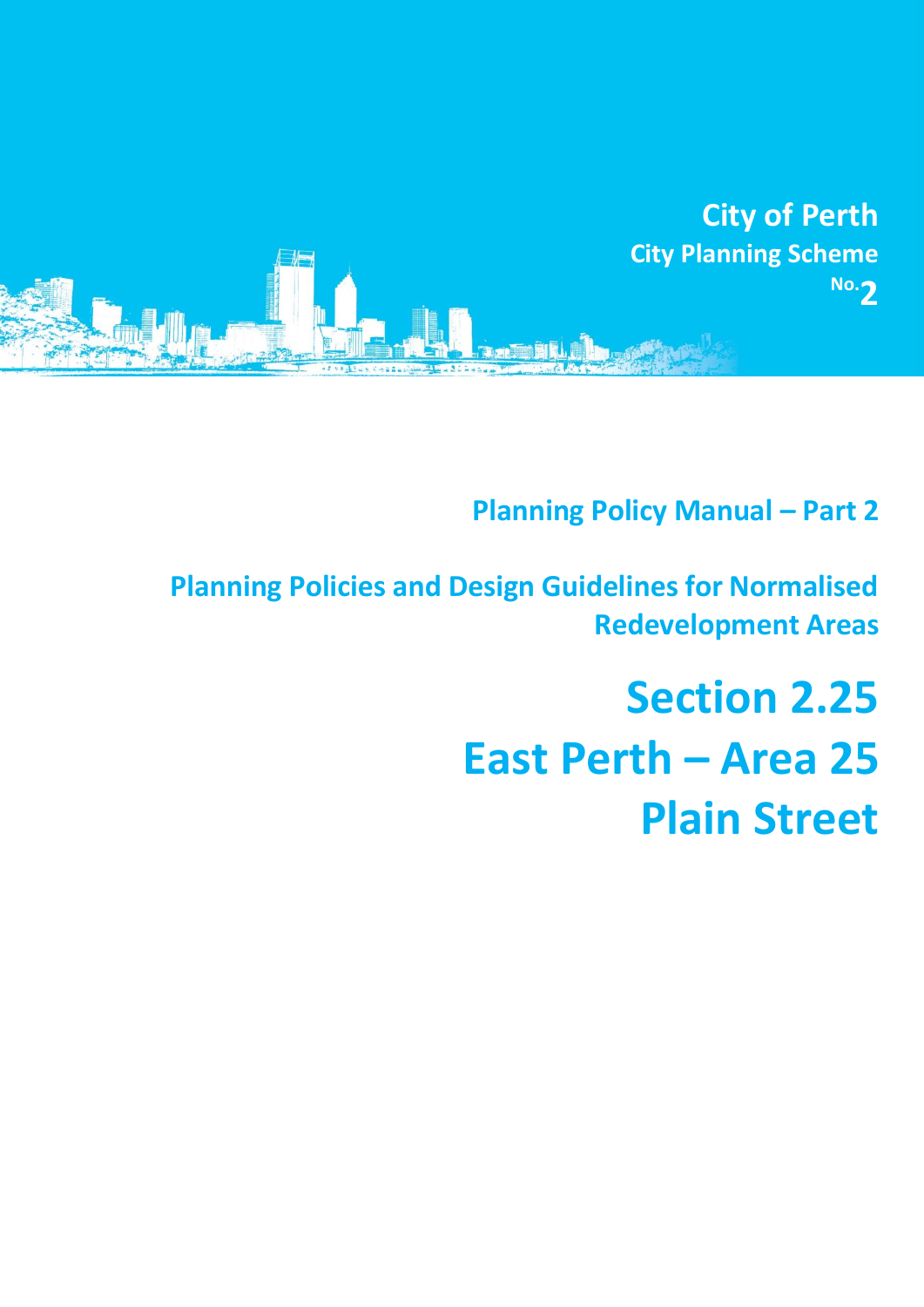

East Perth Area 25 – Plain Street

| <b>Version#</b> | <b>Decision Reference</b> | <b>Synopsis</b> |
|-----------------|---------------------------|-----------------|
| 1               | 11 March 2008             | Adopted         |
|                 | 17 March 2015             | Amended         |
| 3               | 11 April 2017             | Amended         |
|                 |                           |                 |
|                 |                           |                 |
|                 |                           |                 |
|                 |                           |                 |
|                 |                           |                 |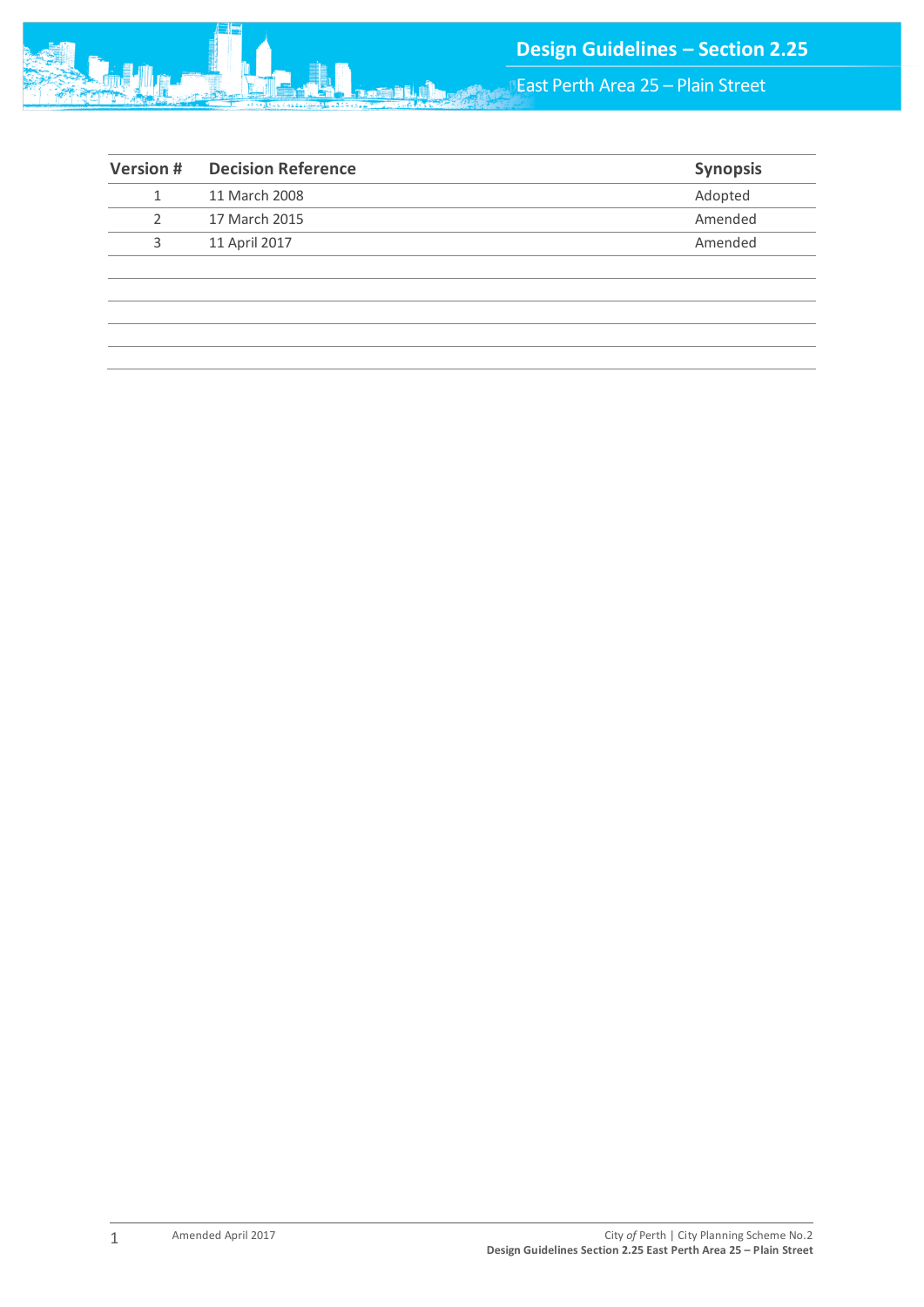# **CONTENTS**

| <b>SECTION</b> | <b>TITLE Example 2014 Contract Contract Contract Contract Contract Contract Contract Contract Contract Contract Contract Contract Contract Contract Contract Contract Contract Contract Contract Contract Contract Contract </b> | <b>PAGE</b> |
|----------------|----------------------------------------------------------------------------------------------------------------------------------------------------------------------------------------------------------------------------------|-------------|
| 1.0            |                                                                                                                                                                                                                                  |             |
| 2.0            |                                                                                                                                                                                                                                  |             |
| 2.1            |                                                                                                                                                                                                                                  |             |
| 2.2            |                                                                                                                                                                                                                                  |             |
| 3.0            |                                                                                                                                                                                                                                  |             |
| 3.1            |                                                                                                                                                                                                                                  |             |
| 3.2            |                                                                                                                                                                                                                                  |             |
| 3.3            |                                                                                                                                                                                                                                  |             |
| 3.4            |                                                                                                                                                                                                                                  |             |

**MA**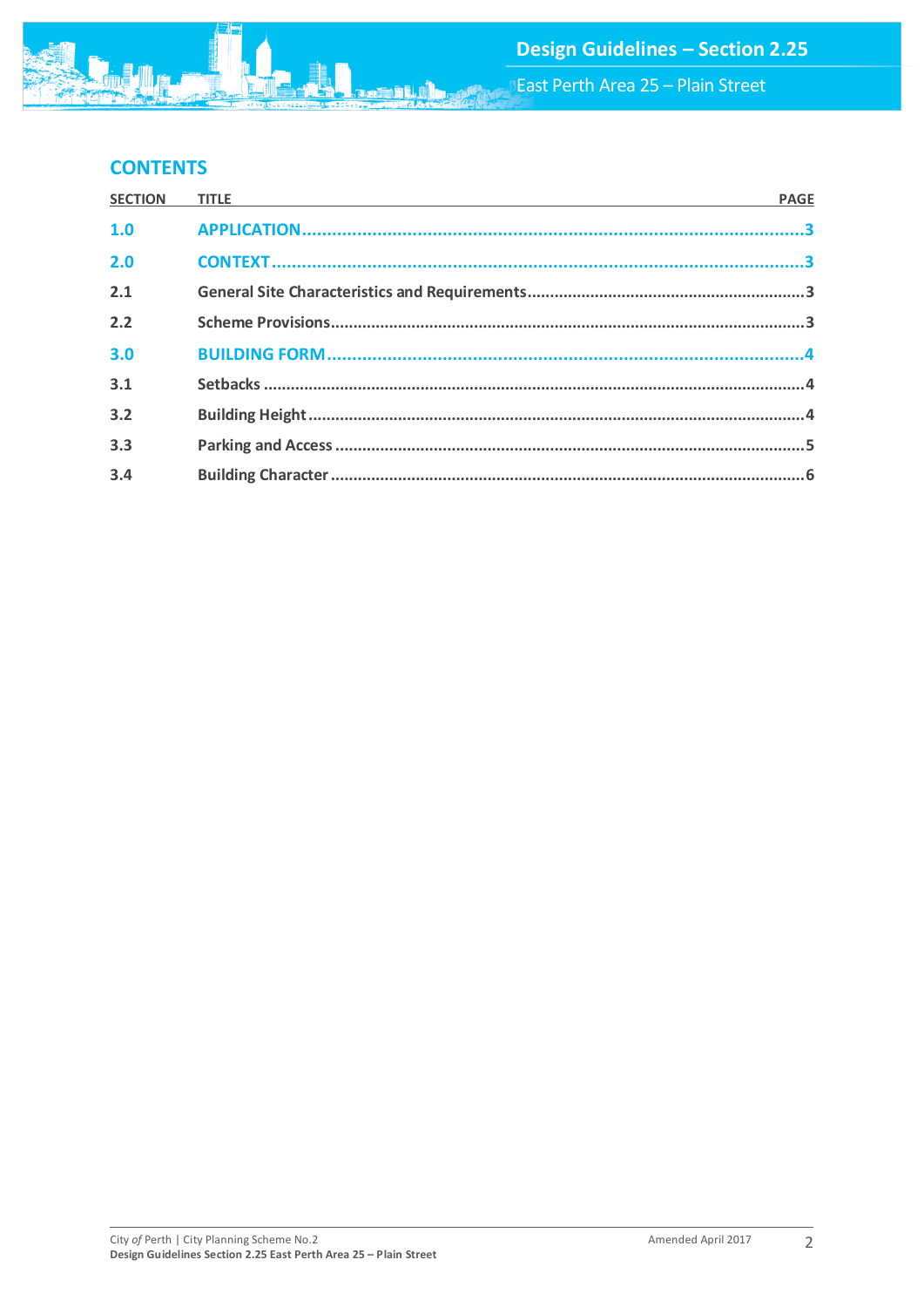<span id="page-3-0"></span>

These guidelines apply to land bounded by Wickham Street to the south, Plain Street to the east and Regal Place to the north as shown in Figure 1. This area is within Precinct EP3: Royal Street Central as defined in the City of Perth Local Planning Scheme No. 26 (Normalised Redevelopment Areas)(herein called 'the Scheme').

# <span id="page-3-1"></span>**2.0 CONTEXT**

Area 25 fronts the important through-road frontage of Plain Street and connects with the established residential and mixed use side streets. The topography of the area provides for views of the Claisebrook valley and presents a southern gateway into the Claisebrook Village Project Area.

The former Perth Girls School borders the western end of the area and provides a significant heritage land mark entry. The former East Perth Cemetery and Pioneer Gardens face the area across Plain Street.



Figure 1:- Plain Street

## <span id="page-3-2"></span>**2.1 General Site Characteristics and Requirements**

The site is characterised by the residential development between Wickham and Wittenoom Streets and commercial/service industry development between Wittenoom Street and Regal Place.

In general, a consistent built up frontage will be sought for Plain Street opposite Pioneer Gardens and the cemetery.

Buildings facing Plain Street will be able to be developed at up to six storeys in height to reinforce the strong street frontage presentation. Side streets behind the Plain Street frontage lots will be limited to four storeys in height with an envelope which allows for solar access to south facing Lots.

## <span id="page-3-3"></span>**2.2 Scheme Provisions**

These Design Guidelines are intended to supplement the provisions of the Scheme and should be read in conjunction with the Scheme, in particular those provisions relating to the Claisebrook Village Project Area, Precinct EP3: Royal Street Central, and other Planning Policies.

3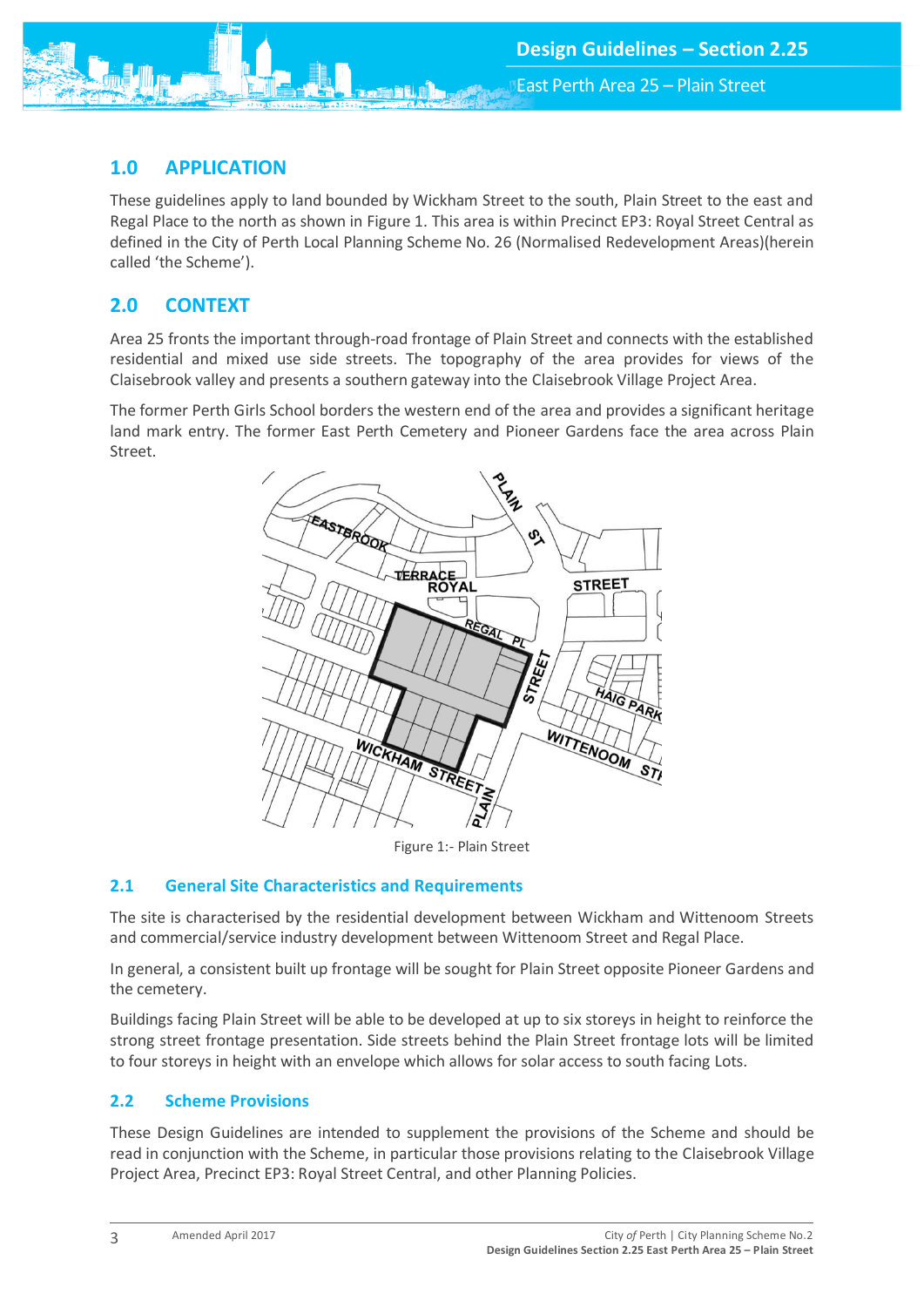East Perth Area 25 – Plain Street

The Deemed Provisions set out in the *Planning and Development (Local Planning Schemes) Regulations 2015* also form part of the Scheme Text.

The Scheme identifies Preferred, Contemplated and Prohibited uses for Precinct EP13: Royal Street Central and stipulates maximum plot ratio. In determining any application for development approval, the local government will have regard to these Design Guidelines, the Scheme and other Planning Policies.

New development should be in harmony with the character and scale established by existing buildings, especially in the vicinity of those of heritage value.

# <span id="page-4-0"></span>**3.0 BUILDING FORM**

#### <span id="page-4-1"></span>**3.1 Setbacks**



Figure 2:- Setbacks

| <b>SETBACKS FRONTAGE</b> | <b>MIN</b> | <b>MAX</b> |
|--------------------------|------------|------------|
| Wickham Street           | Nil        | 3m         |
| <b>Plain Street</b>      | Nil        | 4m         |
| Regal Place              | Nil        | -          |
| <b>Wittenoom Street</b>  | Nil        | 3m         |
| Side and Rear            | Nil        |            |

A continuous frontage is generally sought. For buildings using a setback distance, verandahs, awnings and other building structure which comes forward into the setback area will be encouraged. Balconies fronting boundaries with a nil setback must be incorporated into the building fabric such that they do not project beyond the primary plane of the building elevation.

Other than those stated above, setbacks for walls with openings are to be in accordance with the R-Codes.

## <span id="page-4-2"></span>**3.2 Building Height**

Building height and bulk will be required to be contained within building envelopes. In general, buildings facing Plain Street should be up to six storeys (20-22m as indicated on building envelopes) in height with buildings fronting side streets up to four storeys (14m) in height.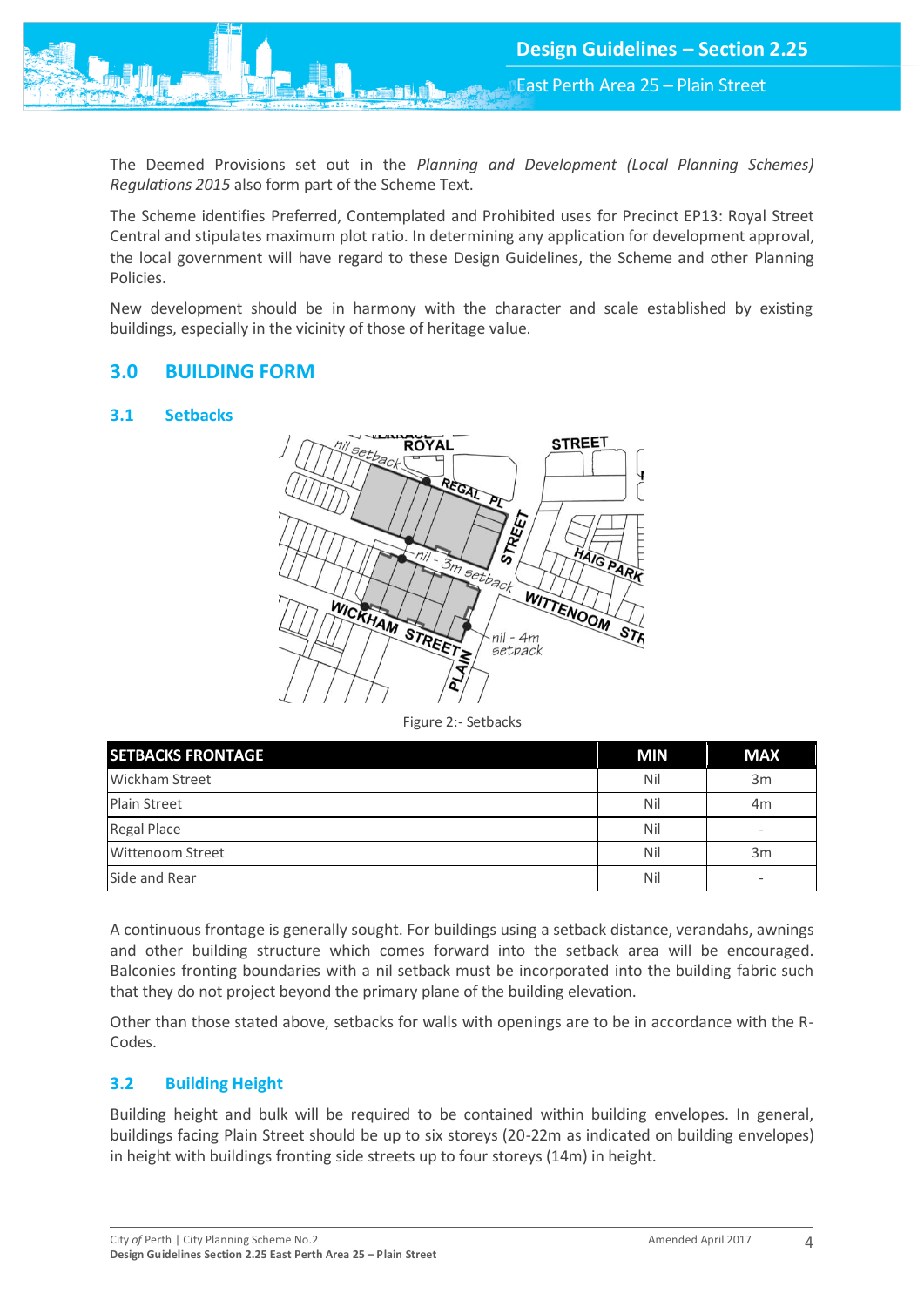Only minor projections will be allowed through building envelopes for such items as chimneys, awnings, pergolas, balconies and small portions of bay and dormer windows. Balconies and enclosed rooms must not project past the lot boundaries.



Figure 5:- Building Envelope

## <span id="page-5-0"></span>**3.3 Parking and Access**

Parking which is concealed from public view such as undercroft or basement parking is preferred, although open air car parking at the rear of sites will be considered.